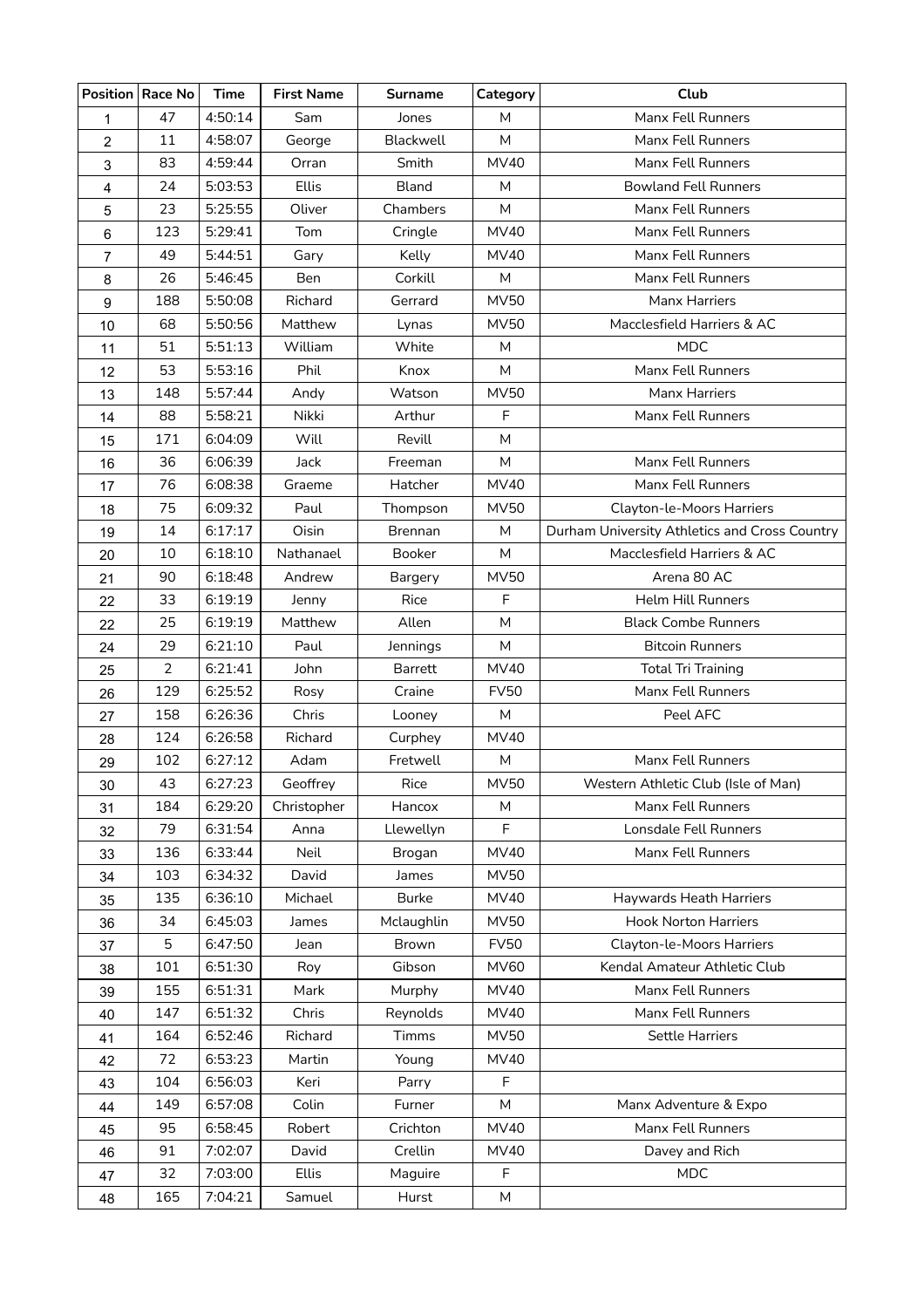|    | Position Race No | <b>Time</b> | <b>First Name</b> | <b>Surname</b> | Category    | Club                                |
|----|------------------|-------------|-------------------|----------------|-------------|-------------------------------------|
| 49 | 120              | 7:06:07     | Mark              | Eastham        | <b>MV40</b> | Manx Fell Runners                   |
| 50 | 81               | 7:06:57     | Tom               | Hall           | M           | Chorley Athletic and Triathlon Club |
| 51 | 56               | 7:08:22     | Paul              | Scully         | <b>MV40</b> | <b>Helm Hill Runners</b>            |
| 52 | 175              | 7:08:39     | Mark              | Teare          | <b>MV40</b> |                                     |
| 53 | 169              | 7:10:09     | Paul              | Rowley         | M           |                                     |
| 54 | 58               | 7:11:10     | Darren            | Graham         | <b>MV50</b> | <b>Todmorden Harriers</b>           |
| 55 | 16               | 7:11:11     | Neil              | Bowmer         | <b>MV50</b> | Swaledale Runners                   |
| 56 | 67               | 7:12:20     | Dave              | Greaves        | <b>MV40</b> | <b>Black Combe Runners</b>          |
| 57 | 118              | 7:12:39     | Shaun             | Hubbard        | <b>MV60</b> | Manx Fell Runners                   |
| 58 | 30               | 7:13:09     | Alistair          | Shawcross      | <b>MV40</b> | Dallam Running Club                 |
| 58 | 98               | 7:13:09     | Oliver            | O'Meara        | <b>MV50</b> | Isle Of Man Veterans AC             |
| 60 | 160              | 7:13:32     | Matthew           | Payne          | M           | Never Stop Manchester               |
| 60 | 132              | 7:13:32     | Kevin Lloyd       | Davidson       | M           |                                     |
| 62 | 15               | 7:15:29     | Mick              | Cooper         | <b>MV50</b> | <b>Todmorden Harriers</b>           |
| 63 | 52               | 7:17:06     | Chris             | Wade           | <b>MV40</b> | Manx Fell Runners                   |
| 63 | 54               | 7:17:06     | Gary              | Sherry         | <b>MV50</b> | Manx Fell Runners                   |
| 65 | 134              | 7:17:18     | Carol             | Brogan         | <b>FV40</b> | Manx Fell Runners                   |
| 66 | 17               | 7:23:19     | Matt              | Bettridge      | M           | Manx Fell Runners                   |
| 67 | 77               | 7:24:20     | Janette           | Gledhill       | <b>FV50</b> | Manx Fell Runners                   |
| 68 | 27               | 7:26:30     | Chris             | Cale           | <b>MV50</b> | Manx Fell Runners                   |
| 68 | 84               | 7:26:30     | Caroline          | Caren          | <b>FV40</b> | Manx Fell Runners                   |
| 70 | 161              | 7:27:05     | Pete              | Grime          | <b>MV50</b> |                                     |
| 71 | 170              | 7:28:37     | Michael           | Valerga        | M           | Manx Fell Runners                   |
| 72 | 150              | 7:30:18     | Ali               | Stennett       | <b>MV40</b> | Northern (Isle of Man) AC           |
| 72 | 168              | 7:30:18     | Ruairi            | Poole          | M           | Manx Fell Runners                   |
| 74 | 105              | 7:36:35     | Robin             | Stones         | M           |                                     |
| 75 | 106              | 7:36:37     | <b>Steve</b>      | Parry          | M           | Manx Fell Runners                   |
| 76 | 100              | 7:36:54     | Michael           | Garrett        | <b>MV50</b> | Isle Of Man Veterans AC             |
| 77 | 174              | 07:38:05    | Hannah            | Moore          | F           | Manx Fell Runners                   |
| 77 | 176              | 07:38:05    | <b>Steve</b>      | Partington     | MV50        | Manx Harriers                       |
| 79 | 180              | 07:39:09    | Jon               | Underwood      | <b>MV50</b> | Calder Valley Fell Runners          |
| 80 | 62               | 07:39:16    | Chris             | Turner         | <b>MV50</b> |                                     |
| 81 | 8                | 07:40:22    | Marc              | Davies         | <b>MV50</b> | Thirsk & Sowerby Harriers           |
| 82 | 112              | 07:41:43    | Martyn            | Pollitt        | <b>MV60</b> | Horwich R M I Harriers              |
| 83 | 186              | 07:42:10    | Paul              | Scott          | <b>MV50</b> |                                     |
| 84 | 116              | 07:42:29    | Kenneth           | Taylor         | <b>MV70</b> | Rossendale Harriers & AC            |
| 85 | 177              | 7:42:58     | Warwick           | Anderson       | <b>MV50</b> | <b>Pocklington Runners</b>          |
| 86 | 65               | 7:43:10     | Steve             | Wathall        | <b>MV60</b> | <b>Black Combe Runners</b>          |
| 87 | 131              | 7:44:26     | Jura              | Craven         | <b>FV40</b> |                                     |
| 88 | 41               | 7:46:39     | Claire            | Shaw           | <b>FV40</b> | <b>Todmorden Harriers</b>           |
| 88 | 9                | 7:46:39     | Charles           | Colbourn       | <b>MV50</b> | <b>Todmorden Harriers</b>           |
| 90 | 183              | 7:49:23     | Steve             | Kelly          | <b>MV50</b> | Manx Fell Runners                   |
| 91 | 157              | 7:49:57     | Simon             | Pipe           | <b>MV60</b> | Mercia Fell Runners                 |
| 92 | 87               | 7:52:10     | Duncan            | Evans          | <b>MV50</b> | <b>St Bees Triers</b>               |
| 93 | 125              | 7:52:31     | Peter             | <b>Bradley</b> | <b>MV40</b> | Manx Fell Runners                   |
| 94 | $\overline{7}$   | 7:54:17     | Stephen           | Caley          | <b>MV40</b> | Manx Fell Runners                   |
| 95 | 66               | 7:55:28     | John              | Leech          | <b>MV60</b> | Dallam Running Club                 |
| 96 | 142              | 7:56:02     | Robert            | Webb           | <b>MV70</b> | Manx Fell Runners                   |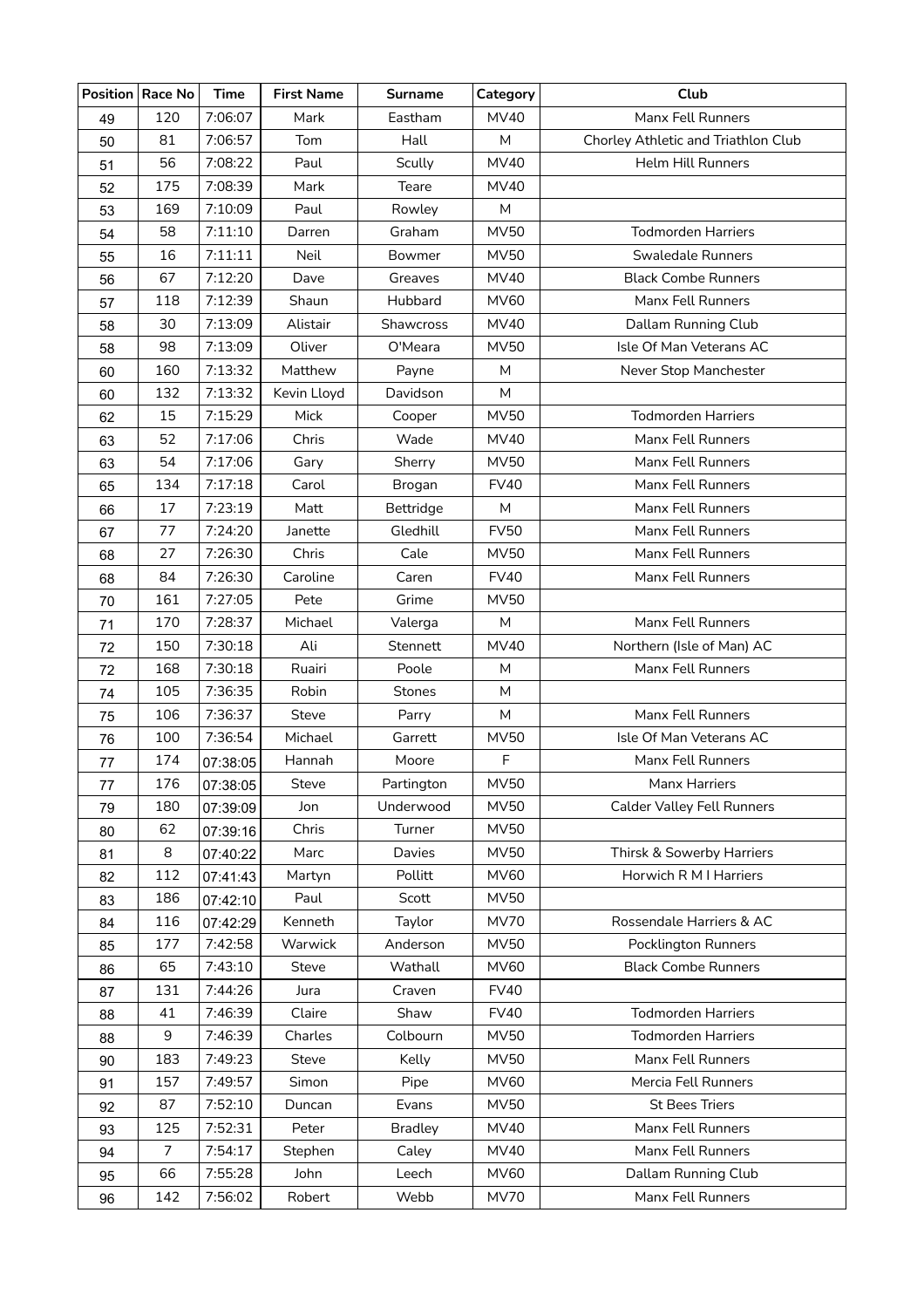|     | Position Race No | <b>Time</b> | <b>First Name</b> | <b>Surname</b>  | Category    | Club                                        |
|-----|------------------|-------------|-------------------|-----------------|-------------|---------------------------------------------|
| 97  | 64               | 7:56:22     | Pete              | Lawrence        | <b>MV50</b> | Stonehaven Running Club                     |
| 98  | 130              | 7:56:34     | Piers             | Craven          | M           |                                             |
| 99  | 74               | 7:57:13     | James             | Quirk           | <b>MV40</b> | Manx Harriers                               |
| 100 | 181              | 7:57:31     | Stewart           | Jones           | <b>MV50</b> | Manx Harriers                               |
| 101 | 153              | 7:57:43     | Michael           | Hayler          | <b>MV50</b> | Manx Fell Runners                           |
| 102 | 163              | 7:57:48     | Emily             | Mylchreest      | F           | Never Stop Manchester                       |
| 103 | 69               | 8:01:04     | Greg              | Salter          | M           |                                             |
| 104 | 70               | 8:01:28     | Jackie            | Scarf           | <b>FV50</b> | <b>Calder Valley Fell Runners</b>           |
| 105 | 145              | 8:05:29     | Amanda            | Heading         | <b>FV50</b> | <b>White Peak</b>                           |
| 106 | 60               | 8:06:56     | Anthony           | Goodwin         | M           |                                             |
| 107 | 166              | 8:11:15     | <b>Nick</b>       | Jones           | M           | Manx Fell Runners                           |
| 108 | 172              | 8:11:49     | Stephen           | Lysaczenko      | <b>MV60</b> | <b>Quantock Orienteers</b>                  |
| 109 | 185              | 8:11:54     | Domenico          | Galante         | M           | Manx Fell Runners                           |
| 110 | 82               | 8:12:52     | Becca             | Kelly           | <b>FV40</b> | Manx Fell Runners                           |
| 111 | 119              | 8:14:14     | Kelsey            | Price           | F           | Victoria Park Harriers and Tower Hamlets AC |
| 112 | 156              | 8:19:02     | Ashley            | Sandyford-Sykes | <b>MV40</b> | Manx Fell Runners                           |
| 113 | 144              | 8:20:48     | Paul              | Rodgers         | <b>MV40</b> | Manx Fell Runners                           |
| 114 | $\mathbf{1}$     | 8:20:59     | Charlie           | Elliott         | <b>MV40</b> | Manx Fell Runners                           |
| 115 | 92               | 8:21:32     | Sarah             | Curphey         | <b>FV40</b> | Manx Fell Runners                           |
| 116 | 63               | 8:22:37     | Phil              | Hodgson         | <b>MV60</b> | <b>Todmorden Harriers</b>                   |
| 117 | 13               | 8:25:00     | Lee               | Curtis          | <b>MV50</b> | Haddington Running Club                     |
| 118 | 109              | 8:26:34     | Helen             | Reid            | <b>FV40</b> |                                             |
| 119 | 108              | 8:26:37     | Nigel             | Hart            | <b>MV50</b> | <b>Belfast Assoc RC FR</b>                  |
| 120 | 12               | 8:27:09     | Gavin             | Coventry        | <b>MV50</b> | Thirsk & Sowerby Harriers                   |
| 121 | 146              | 8:27:28     | Andy              | Heading         | <b>MV50</b> | <b>White Peak</b>                           |
| 122 | $\overline{4}$   | 8:27:44     | Simon             | Cooper          | <b>MV50</b> | Western Athletic Club (Isle of Man)         |
| 123 | 141              | 8:28:09     | Lesley            | Webb            | <b>FV40</b> | Manx Fell Runners                           |
| 124 | 97               | 8:28:10     | Dave              | Collister       | <b>MV50</b> | Manx Fell Runners                           |
| 125 | 78               | 8:29:11     | Chris             | Kirk            | <b>MV50</b> | Manx Fell Runners                           |
| 126 | 110              | 8:31:57     | John              | Norrey          | <b>MV60</b> | Manx Fell Runners                           |
| 127 | 167              | 8:36:29     | Dale              | Wassall         | M           |                                             |
| 128 | 3                | 8:39:02     | Wendy             | Dodds           | <b>FV70</b> | Dallam Running Club                         |
| 129 | 28               | 8:40:37     | Jane              | Rose            | <b>FV60</b> | Manx Fell Runners                           |
| 130 | 182              | 8:41:22     | Derek             | Pickles         | <b>MV40</b> |                                             |
| 131 | 48               | 8:42:50     | Alan              | Simpson         | <b>MV50</b> | Thirsk & Sowerby Harriers                   |
| 132 | 96               | 8:45:51     | lan               | Callister       | <b>MV60</b> | Manx Harriers                               |
| 133 | 80               | 8:46:02     | John              | Hills           | <b>MV40</b> | Manx Fell Runners                           |
| 134 | 187              | 8:46:57     | Alison            | Mawson          | F           |                                             |
| 135 | 22               | 8:49:18     | Steve             | Callaghan       | <b>MV50</b> | Manx Fell Runners                           |
| 135 | 18               | 8:49:18     | Joe               | Callaghan       | M           |                                             |
| 135 | 20               | 8:49:18     | Jack              | Callaghan       | M           | New Forest Runners                          |
| 135 | 59               | 8:49:18     | <b>Steve</b>      | Randall         | <b>MV40</b> | Meltham AC                                  |
| 139 | 111              | 8:49:47     | Isaline           | Kneale          | <b>FV50</b> | Horwich R M I Harriers                      |
| 140 | 122              | 8:51:15     | Lucy              | Connors         | F           | Manx Fell Runners                           |
| 141 | 93               | 8:51:16     | Mike              | Connors         | <b>MV50</b> | Manx Fell Runners                           |
| 142 | 86               | 8:51:22     | Sharon            | Donaldson       | <b>FV50</b> | Manx Fell Runners                           |
| 143 | 121              | 8:53:01     | Luke              | <b>Brammer</b>  | M           | Manx Fell Runners                           |
| 143 | 138              | 8:53:01     | Jack              | Holden          | M           |                                             |